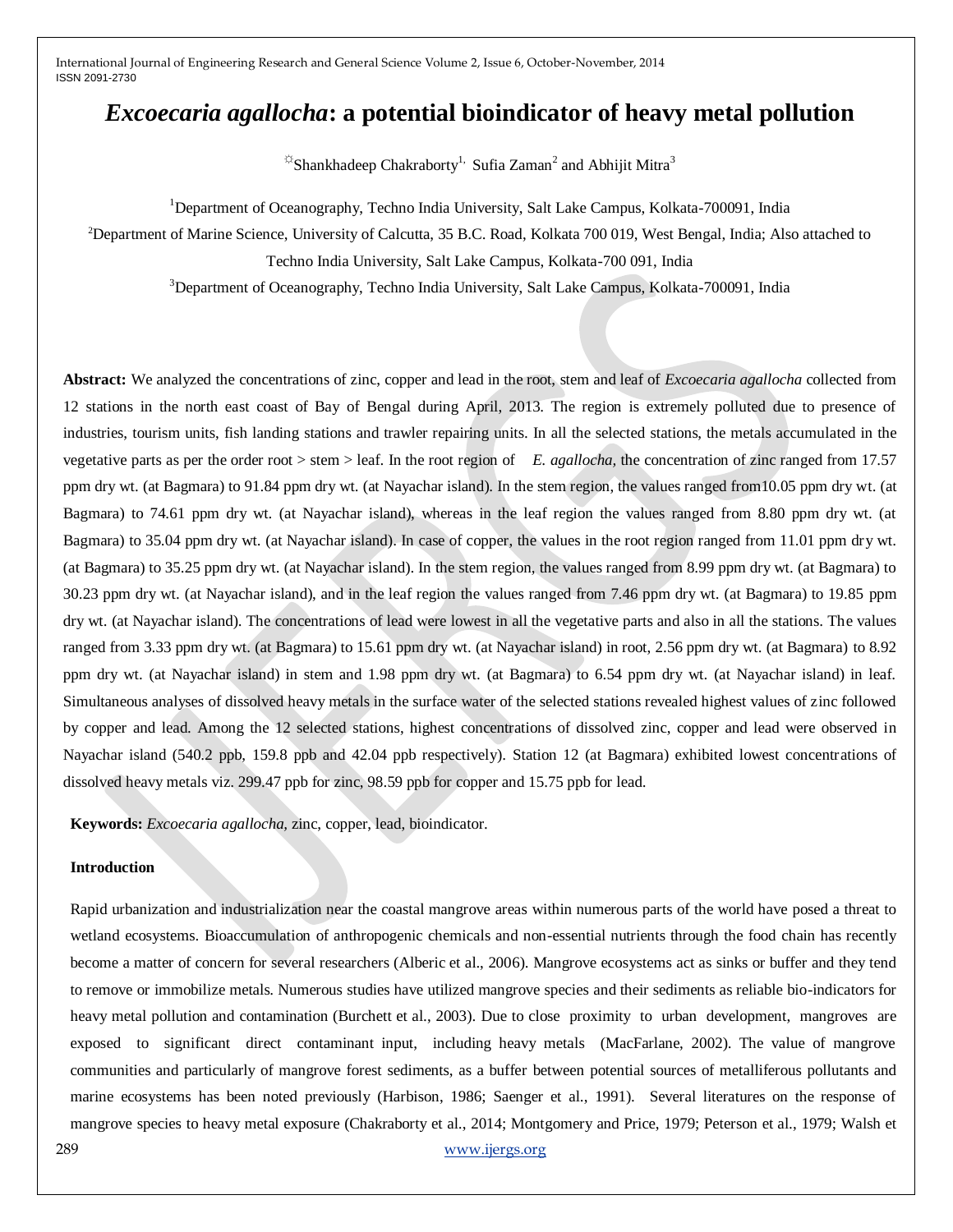al., 1979; Thomas and Ong, 1984; Chiu et al., 1995; Chen et al., 1995; Wong et al., 1997) have been published, but detailed studies of heavy metals in mangrove forest of Indian Sundarbans are rare.

The north east coast of Bay of Bengal is exposed to heavy metal pollution from several point and non-point sources (Mitra, 1998; Mitra et al. 2011; Banerjee et al. 2012, Mitra and Ghosh, 2014). Ample studies have not been conducted in India, particularly in the Sundarban mangroves, regarding the incidence of heavy metal status and pollution in these mangrove settings (Untawale et al., 1980; Seralathan, 1987). *Excoecaria agallocha*, a dominant mangrove species in Indian Sundarbans, can withstand a wide range of salinity ranging from 4 psu to 28 psu (Mitra et al., 2010). Several heavy metals like zinc, copper, iron manganese, cobalt, nickel and lead have been reported in the environment of north east coast of Bay of Bengal, but from the viewpoint of abundance the levels of zinc, copper and lead are the highest (Mitra, 1998). Hence, the present study focused on the bioaccumulation pattern of these three heavy metals in the selected mangrove species with the aim to evaluate the efficiency of the species as indicator of selected dissolved heavy metals to which this region is exposed.

#### **Materials and methods**

#### **Sampling of** *E. agallocha*

Twelve stations were selected in the north east coast of Bay of Bengal in and around Indian Sundarbans mangrove ecosystem (Table 1). *E. agallocha* was collected at ebb within 500 meter coastal stretch (from the low tide line) of the selected stations during 5 - 15th April, 2013. The collected samples were segregated into root, stem and leaf, washed with ambient sea water and brought to laboratory. The segregated samples were washed with double distilled water, dried with tissue paper and stored at  $-20^{\circ}$ C for further analysis.

#### **Analysis of dissolved Zn, Cu and Pb**

 Surface water samples were collected using 10-l Teflon-lined Go-Flo bottles, fitted with Teflon taps and deployed on a rosette or on Kevlar line, with additional surface sampling carried out by hand. Shortly after collection, samples were filtered through Nuclepore filters (0.4 µm pore diameter) and aliquots of the filters were acidified with sub-boiling distilled nitric acid to a pH of about 2 and stored in cleaned low-density polyethylene bottles. Dissolved heavy metals were separated and pre-concentrated from the seawater using dithiocarbamate complexation and subsequent extraction into Freon TF, followed by back extraction into  $HNO<sub>3</sub>$  as per the procedure of Danielsson et al (1978). Extracts were analyzed for Zn, Cu and Pb by Atomic Absorption Spectrophotometer (Perkin Elmer: Model 3030). The accuracy of the dissolved heavy metal determination is indicated by good agreement between our values and reported for certified reference seawater materials (CASS 2) (Table 2).

#### **Analysis of tissue Zn, Cu and Pb**

Inductively Coupled Plasma – Mass Spectrometry (ICP-MS) is now - a - day accepted as a fast, reliable means of multi-elemental analysis for a wide variety of biological sample types. A Perkin-Elmer Sciex ELAN 5000 ICP mass spectrometer was used for analysis of selected heavy metals in the root, stem and leaf tissues of *E. agallocha*. A standard torch for this instrument was used with an outer argon gas flow rate of 15 L/min and an intermediate gas flow of 0.9 L/min. The applied power was 1.0 kW. The ion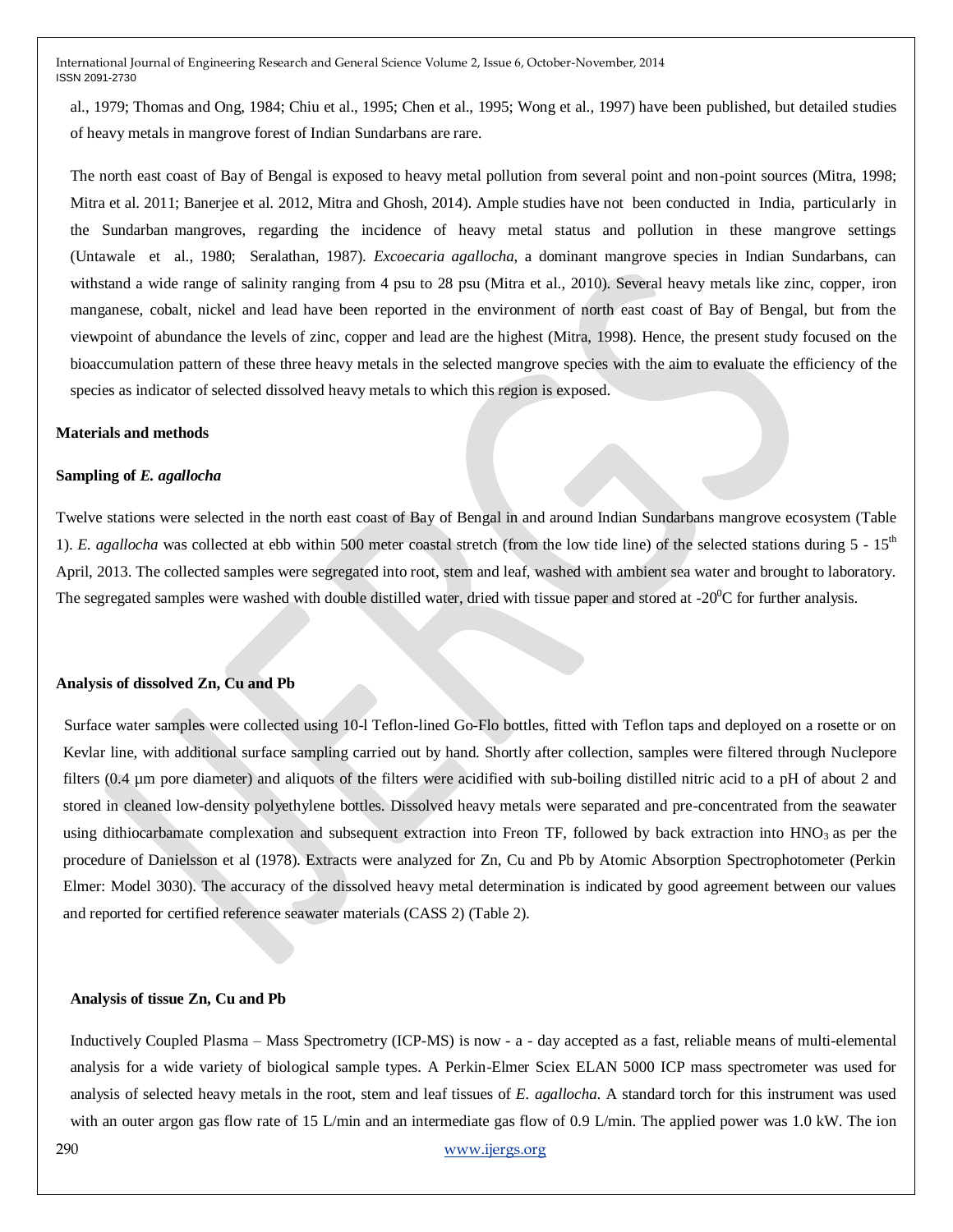settings were standard settings recommended, when a conventional nebulizer/spray is used with a liquid sample uptake rate of 1.0 mL/min. A Moulinex Super Crousty microwave oven of 2450 MHz frequency magnetron and 1100 Watt maximum power Polytetrafluoroethylene (PTFE) reactor of 115 ml volume, 1 cm wall thickness with hermetic screw caps, were used for the digestion of the root, stem and leaf samples. All reagents used were of high purity available and of analytical reagent grade. High purity water was obtained with a Barnstead Nanopure II water-purification system. All glasswares were soaked in 10% (v/v) nitric acid for 24 h and washed with deionised water prior to use.

#### **Data analysis**

Statistical software SPSS 14.0 was used to determine the inter-relationships of heavy metal concentrations in the vegetative parts of *E. agallocha* and dissolved heavy metals in aquatic environment through Pearson correlation coefficient analysis.

#### **Results**

#### **Dissolved heavy metal**

The dissolved heavy metals were observed to follow the trend  $Zn > Cu > Pb$  irrespective of all stations. Dissolved Zn ranged from 299.47 ppb (at Bagmara) to 540.2 ppb (at Nayachar island). Dissolved Cu ranged from 98.59 ppb (at Bagmara) to 159.8 ppb (at Nayachar island), whereas, dissolved Pb ranged from 15.75 ppb (at Bagmara) to 42.04 ppb (at Nayachar island) (Figure 1).

#### **Bioaccumulation pattern**

In *E. agallocha* samples, the heavy metals varied as per the order  $Z_n$  > Cu > Pb. This sequence is uniform in all the twelve selected stations during the study period. In the present study, the concentration of Zn in root ranged from 17.57 ppm (at Bagmara) to 91.84 ppm (at Nayachar island). Cu ranged from 11.01 ppm (at Bagmara) to 35.25 ppm (at Nayachar island) and Pb ranged from 3.33 ppm (at Bagmara) to 15.61 ppm (at Nayachar island) (Figure 2).

The concentration of Zn in stem ranged from 10.05 ppm (at Bagmara) to 74.61 ppm (at Nayachar island). Cu ranged from 8.99 ppm (at Bagmara) to 30.23 ppm (at Nayachar island) and Pb ranged from 2.56 ppm (at Bagmara) to 8.92 ppm (at Nayachar island) (Figure 3).

The concentration of Zn in leaf ranged from 8.80 ppm (at Bagmara) to 35.04 ppm (at Nayachar island) and Cu ranged from 7.46 ppm (at Bagmara) to 19.85 ppm (at Nayachar island). Concentration of Pb ranged from 1.98 ppm (at Bagmara) to 6.54 ppm (at Nayachar island) (Figure 4).

## **Discussion**

291 [www.ijergs.org](http://www.ijergs.org/)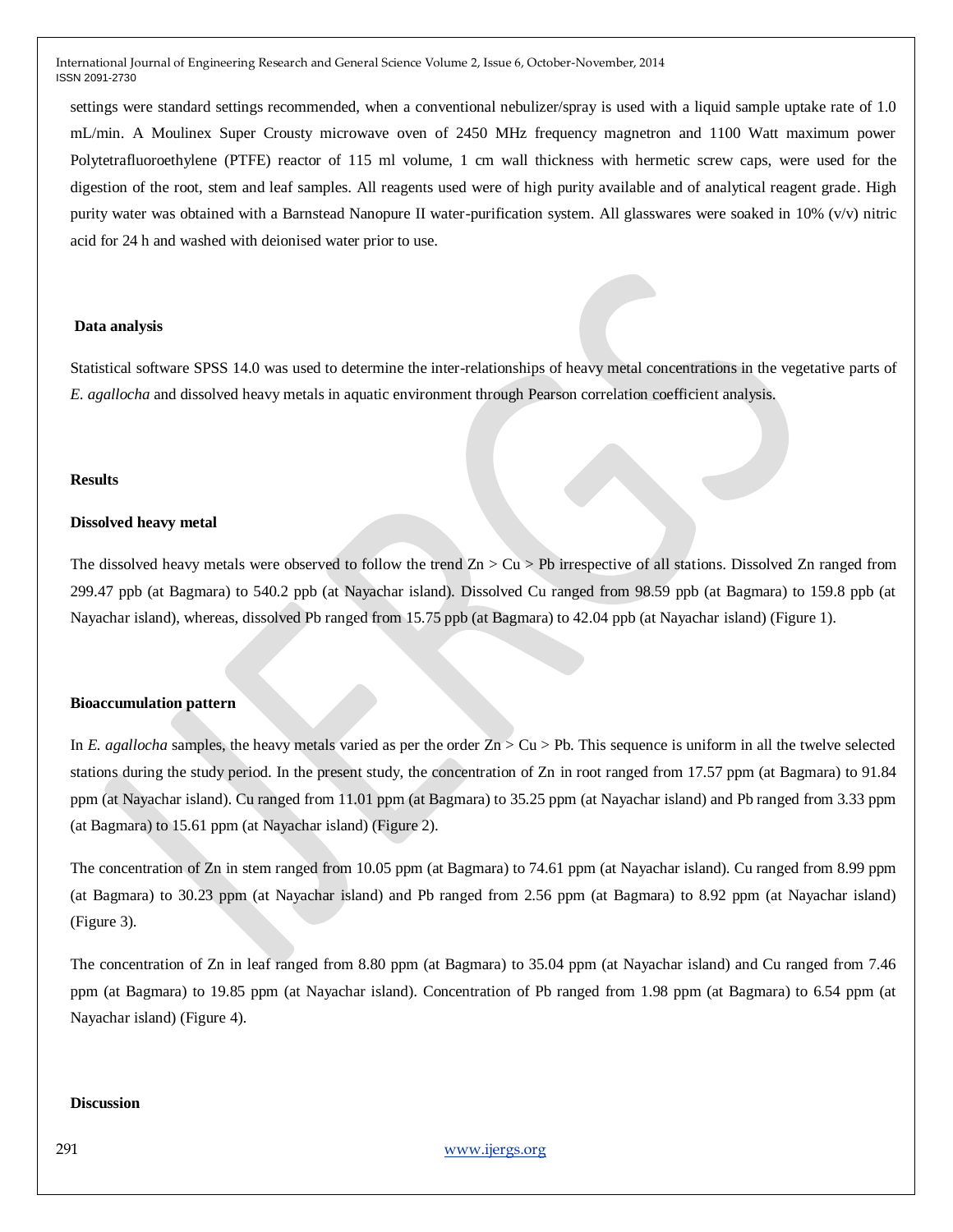Heavy metal pollution in the estuarine sector is the result of land run-off, mining, activities like shipping and dredging and anthropogenic inputs (Panigrahy et al., 1997). The main sources of zinc in the present geographical locale are the galvanization units, paint manufacturing units and pharmaceutical processes, whereas the main sources of copper in the coastal waters are antifouling paints, particular type of algaecides used in different aquaculture farms, paint manufacturing units, pipe line corrosion and oil sludges (32 to 120 ppm). Ship bottom paint has been found to produce very high concentration of Cu is sea water and sediment in harbors of Great Britain and southern California (Bellinger and Benham 1978; Young et al. 1979). The most toxic of these three heavy metals is lead, which finds its way in coastal waters through the discharge of industrial waste waters, such as from painting, dyeing, battery manufacturing units and oil refineries *etc*. Antifouling paints used to prevent growth of marine organisms at the bottom of the boats and designed to constantly leach toxic metals into the water to kill organisms that may attach to bottom of the boats, ultimately get transported to the sediment and aquatic compartments. The study area is exposed to all these activities being proximal to the highly urbanized city of Kolkata, Howrah and the newly emerging Haldia port-cum- industrial complex (Mitra and Choudhury, 1993; Mitra, 1998; Mitra et al, 2011; Mitra et al., 2012).

The bioaccumulation pattern in plant parts like leaves, bark and roots may vary depending on the concentration of heavy metals in the sediment, the types of heavy metals and also the tolerance of the species and its parts towards the heavy metals (Baker and Walker, 1990; De Lacerda and Abrao, 1986). Heavy metal concentration in plant tissues is influenced by the metabolic requirements for essential micronutrients such as Cu and Zn, while non-essential metals like Pb tend to be excluded or compartmentalized (Baker and Walker,1990). Zinc is an essential micro-nutrient of numerous enzyme systems, respiration enzyme activators, and the biosynthesis of plant growth hormones (Ernst et al., 1992). Copper is an essential micronutrient required in mitochondria and chloroplast reactions, enzyme systems related to photosystem II electron transport, cell wall lignification, carbohydrate metabolism, and protein synthesis (Verkleij and Schat, 1990). The mobility of metals (in the order of  $Zn > Cu > Pb$  is thus justified given the role played by essential metals like  $Zn$  and Cu in plant metabolism while the non essential metal like Pb was rather restricted in translocation to the upper plant parts. The order of the heavy metals in the vegetative parts of *E. agallocha* reflects that of the dissolved heavy metals, which clearly confirms the use of the species as effective indicator of dissolved Zn, Cu and Pb in the northeast coast of Indian subcontinent particularly in the inshore region of Bay of Bengal. The heavy metals from the ambient environment enter the coastal vegetation very frequently as they are inundated during high tide twice daily. The roots are exposed to water and sediment during most of the period, whereas the leaves come in contact with water during the high tide phase. This may be one of the reason of the maximum concentrations of heavy metals in the root followed by stem and leaf. Several researchers also observed variation in metal level in the vegetative parts of coastal vegetation particularly mangroves.

#### **Acknowledgements**

The authors are grateful to the financial support and analyses facilities offered by Progressive Organisation Of Rural Service For Health, Education, Environment (PORSHEE).

#### **REFERENCES:**

1. Alberic P, Baillif P, Baltzer F, Cossa , Lallier Verges, E. 2006. Heavy metals distribution in mangrove sediments along the mobile coastline of French Guiana, *Marine Chemistry*, **98**, 1-17.

292 [www.ijergs.org](http://www.ijergs.org/)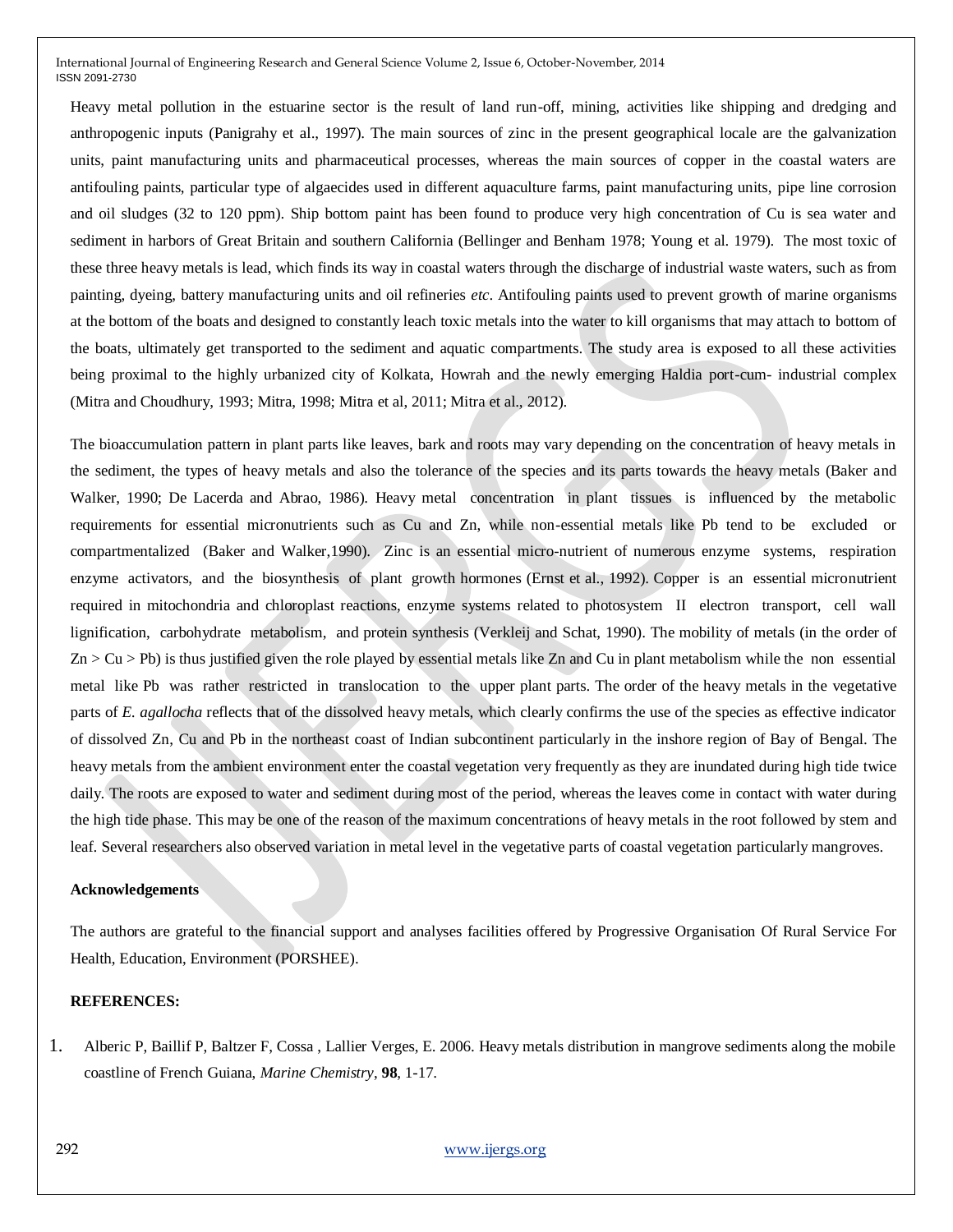- 2. Baker AJ, and Walker PI. 1990. Ecophysiology of metal uptake by tolerant plants, In: Shaw AJ (ed.) Heavy metal tolerance in plants; evolutionary aspects, CRC Press, Florida, 155–178.
- 3. Banerjee K, Roy Chowdhury M, Sengupta, K, Sett, S and Mitra, A. 2012. Influence of anthropogenic and natural factors on the mangrove soil of Indian Sundarban Wetland, *Architectural Environmental Science*, **6**, 80-91.
- 4. Bellinger E and Benhem B. 1978. The levels of metals in Dockyard sediments with particular reference to the contributions from ship bottom paints. *Environmental Pollution Assessment*, **15(1)**, 71-81.
- 5. Burchett MD, MacFarlane GR and Pulkownik A. 2003. Accumulation and distribution of heavy metals in the grey mangrove *Avicennia marina* (Forsk.) Vierh.: biological indication potential, *Environmental Pollution*, **123**, 139-151.
- *6.* Chakraborty S, Trivedi S, Fazli P, Zaman S and Mitra M. 2014. *Avicennia alba*: an indicator of heavy metal pollution in Indian Sundarban estuaries, *Journal of Environmental Science, Computer Science and Engineering & Technology,* **3(4):** 1796-1807.
- 7. Chen GZ, Miao SY, Tam N, Wong FYS, Li SH and Lan CY. 1995. Effects of synthetic wastewater on young *Kandelia candel*  plants growing under greenhouse conditions. *Hydrobiologia*, **295**,263-273.
- 8. Chiu CY, Hsiu, FS, Chen SS and Chou, CH. 1995. Reduced toxicity of Cu and Zn to mangrove seedlings in saline environments. *Botanical Bulletin Academy*, Singapore, **36**, 19-24.
- 9. Danielsson LG*,* Magnusson B and Westerlund S. 1978. An improved metal extraction procedure for the determination of trace metals in seawater by atomic absorption spectrometry with electrothermal atomization. *Analytical Chemistry Acta*, **98**, 45 – 57.
- 10. De Lacerda LD and Abrao JJ. 1986. Heavy metal accumulation by mangrove and saltmarsh intertidal sediments. *Marine Pollution Bulletin*, **17**, 246-250.
- *11.* Ernst WHO, Verkleij JAC and Schat H. 1992. Metal tolerance in plants, *Acta Botanica Neerlandica,* **41**. 229–248.
- 11. Harbison P. 1986. Mangrove muds, A sink and a source for trace metals, *Marine Pollution Bulletin*, **17**, 246-250.
- 12. MacFarlane GR. 2002. Leaf biochemical parameters in Avicennia marina (Forsk.) Vierh as potential biomarkers of heavy metal stress in estuarine ecosystems, *Marine Pollution Bulletin*, **44**, 244–256.
- 13. Mitra A. 1998. Status of coastal pollution in West Bengal with special reference to heavy metals, *Journal of Indian Ocean Studies*, **5(2)**, 135-138.
- 14. Mitra A, Chakraborty R, Sengupta K and Banerjee K. 2011. Effects of various cooking processes on the concentrations of heavy metals in common finfish and shrimps of the River Ganga, *National Academy of Science Letters*, **34 (3 & 4)**, 161 – 168.
- 15. Mitra A and Choudhury A. 1993. Heavy metal concentrations in oyster *Crassostrea cucullata* of Sagar Island, India. *Indian Journal of Environmental Health*, NEERI, **35 (2)**, 139-141.
- 16. Mitra A, Chowdhury R, Sengupta K and Banerjee K. 2010. Impact of salinity on mangroves of Indian Sundarbans, *Journal. of Coastal Environment,* **1(1)**, 71-82.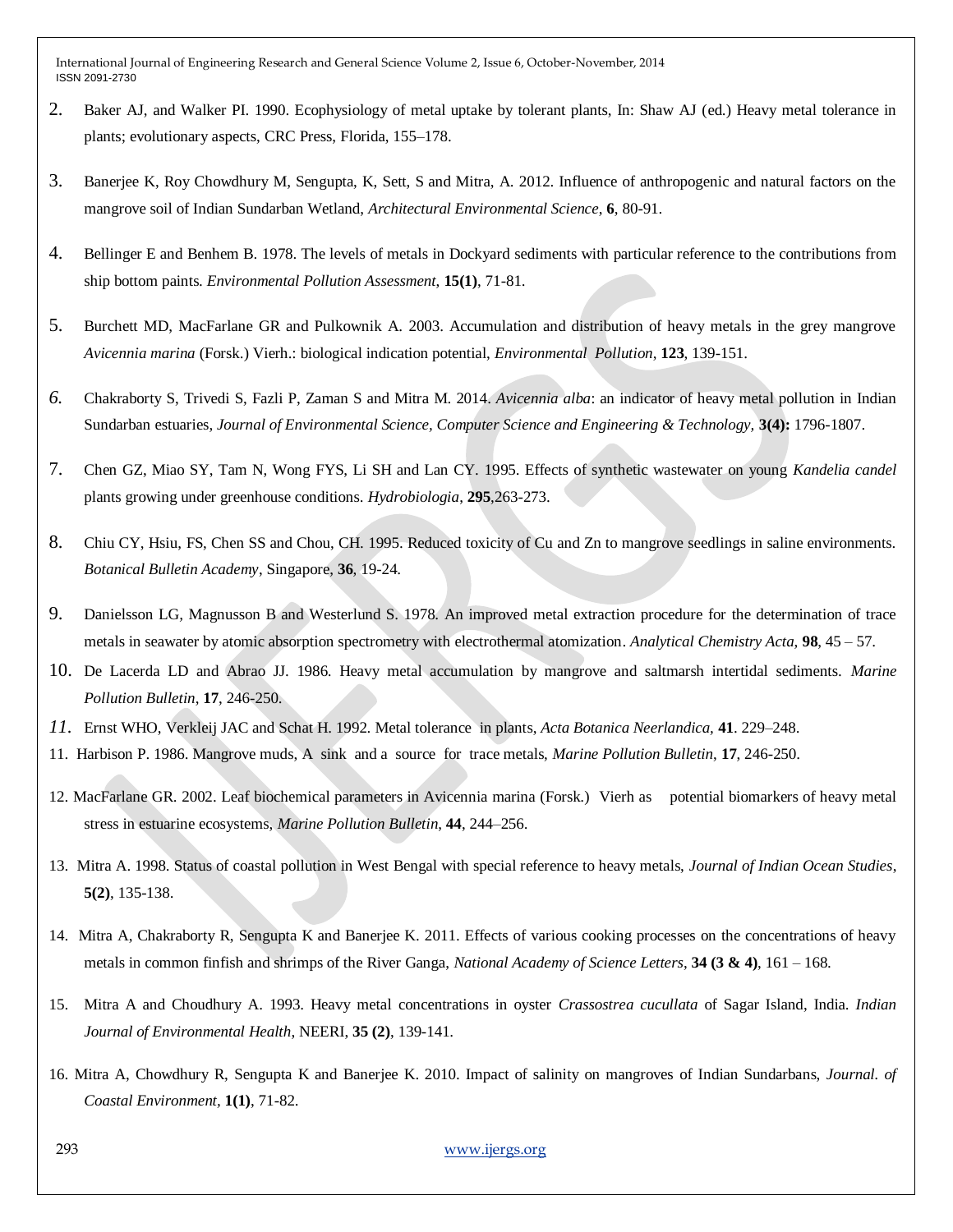- 17. Mitra A, Choudhury R and Banerjee K. 2012. Concentrations of some heavy metals in commercially important finfish and shellfish of the River Ganga. *Environmental Monitoring and Assessment,* **184**, 221 – 223 (SPRINGER DOI 10.1007/s10661-011- 2111-x).
- 18. Mitra A and Ghosh R. 2014. Bioaccumulation Pattern of Heavy Metals in Commercially Important Fishes in and Around Indian Sundarbans, *Global Journal of Animal Science* Research, **2(1).**
- 19. Montgomery JR. and Price MT. 1979. Release of trace metals by sewage sludge and the

subsequent uptake by members of a turtle grass mangrove ecosystem. *Environmental Science & Technology*, **13**, 546-549.

- 20. Panigrahy PK, Nayak BB, Acharya BC, Das SN, Basu SC & Sahoo RK. 1997. Evaluation of heavy metal accumulation in coastal sediments of northern Bay of Bengal. 139-146. *In*: C.S.P. Iyer (ed.), *Advances in Enironmental Science,* Educational Publishers and Distributors, New Delhi.
- 21. Peterson PJ, Burton MA, Gregson M, Nye SM and Porter EK. 1979. Accumulation of tin by mangrove species in West Malaysia, *Science of the Total Environment*, **11**, 213-221.
- 22. Saenger P. 2002. Mangrove ecology, silviculture and conservation. Kluwer Academic Publishers, 360.
- 23. Seralathan P. 1987. Trace element geochemistry of modern deltaic sediments of the Cauvery River, east coast of India, Indian *Journal of Marine Science*, **16**, 235–239.
- 24. Thomas C and Ong JE. 1984. Effect of heavy metals zinc and lead on *Rhizophora mucronata* Lam. and *Avicennia alba* Bl. seedlings. In: Soepadmo, E., A.N. Rao and D.J.McIntosh (Eds.), Proceedings of the Asian Symposium Mangrove Environments - Research and Management, UNESCO, 568-574.
- 25. Untawale A.G., Wafar S., and Bhosle N.B., 1980. Seasonal variation in heavy metal concentration in mangrove foliage, *Mahasagar-Bulletin of the National Institute of Oceaography*, **13(3)**, 215-223.
- 26. Verkleij JAC and Schat H. 1990. Mechanisms of metal tolerance in plants. In: Shaw AJ (ed) Heavy metal tolerance in plants-evolutionary aspects, CRC Press, Florida, 179–193.
- 27. Walsh GER, Ainsworth KA and Rigby, R. 1979. Resistance of red mangrove (*Rhizophora* mangle L.) seedlings to lead, cadmium and mercury. *Biotropica*, **11**, 22-27.
- 28. Wong YS, Tam NFY and Lan CY. 1997. Mangrove wetlands as wastewater treatment facility: a field trial, *Hydrobiologia*, **352**, 49- 59.
- 29. Young DR, Alexander GV, McDermott-Ehrlich D. 1979. Vessel related contamination of southern California harbours by copper and other metals. *Marine Pollution Bulletin*, **10**, 50-56.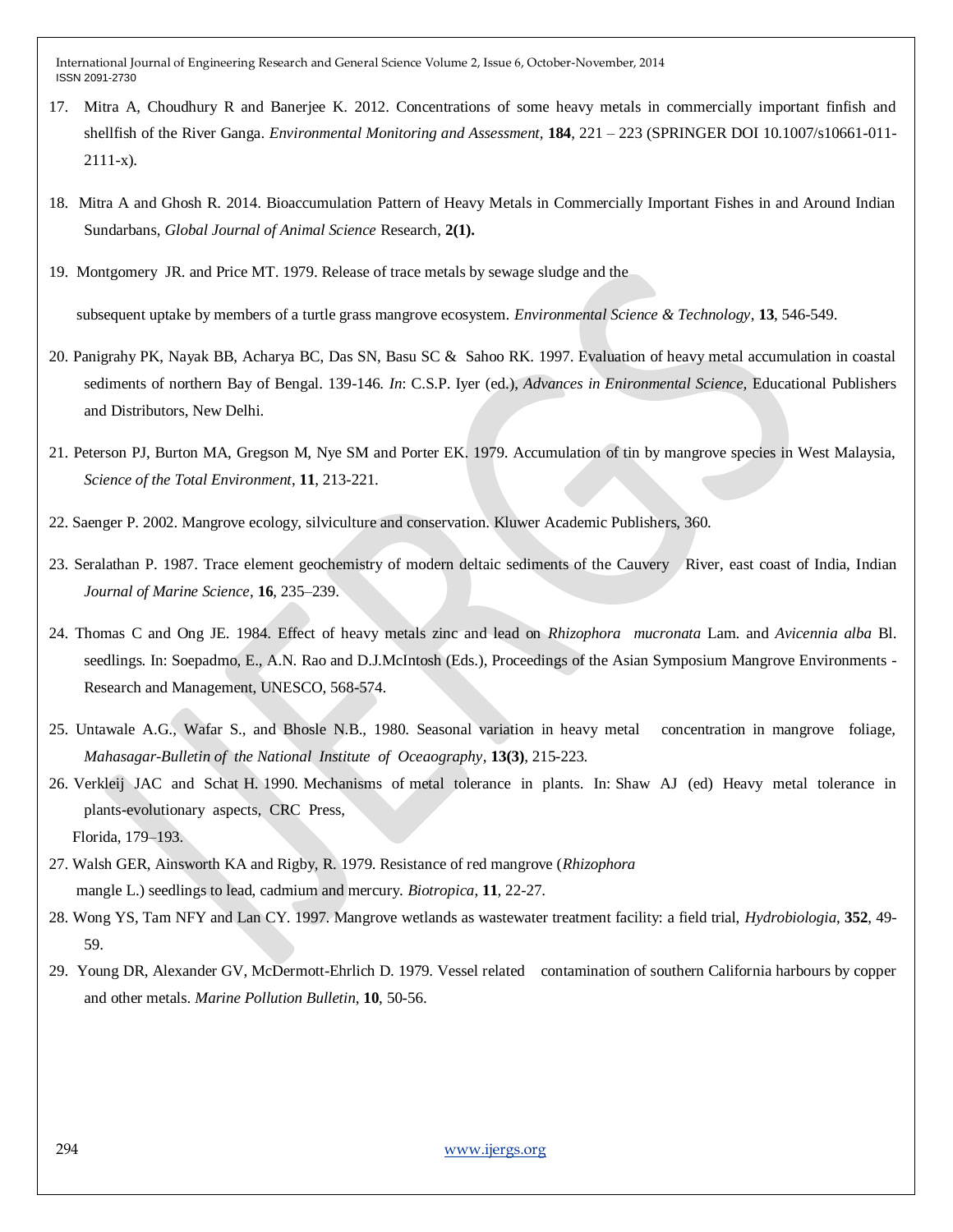## **Table 1. Coordinates of selected stations**

| <b>Stations</b>    | Latitude                  | Longitude        |  |
|--------------------|---------------------------|------------------|--|
| Canning            | 22°18'37"N                | 88°40'36"E       |  |
| Gosaba             | 22° 15' 45" N             | 88° 39' 46" E    |  |
| Diamond Harbour    | $22^{\circ}$ 11' 30" N    | 88° 11' 4" E     |  |
| Nayachar island    | $21^{\circ}$ 45' 24" N    | 88° 15' 24" E    |  |
| Kakdwip            | 21°52'06"N                | 88°11'12"E       |  |
| Chemaguri          | 21°38'25.86"N             | 88°08'53.55" E   |  |
| <b>Sagar South</b> | 21° 38' 51.55" N          | 88° 02' 20.97" E |  |
| Jambu island       | 21°35'42.03"N             | 88°10'22.76"E    |  |
| Frasergunge        | $21^{\circ}$ 33' 47.76" N | 88° 15' 33.98" E |  |
| Digha              | $21^{\circ}$ 42' 50.03" N | 87° 05' 20.12" E |  |
| Bali               | 22°04'35.17"N             | 88°44'55.70"E    |  |
| Bagmara            | 21°39' 4.45"N             | 89°04' 40.59" E  |  |
|                    |                           |                  |  |

## **Table 2. Analysis of reference material for near shore seawater (CASS 2)**

| Element        | Certified value<br>$(\mu g l^{-1})$ | Laboratory results ( $\mu$ g l <sup>-1</sup> ) |
|----------------|-------------------------------------|------------------------------------------------|
| Z <sub>n</sub> | $1.97 \pm 0.12$                     | $2.01 \pm 0.14$                                |
| Cu             | $0.675 \pm 0.039$                   | $0.786 \pm 0.058$                              |
| Pb             | $0.019 \pm 0.006$                   | $0.029 \pm 0.009$                              |

295 [www.ijergs.org](http://www.ijergs.org/)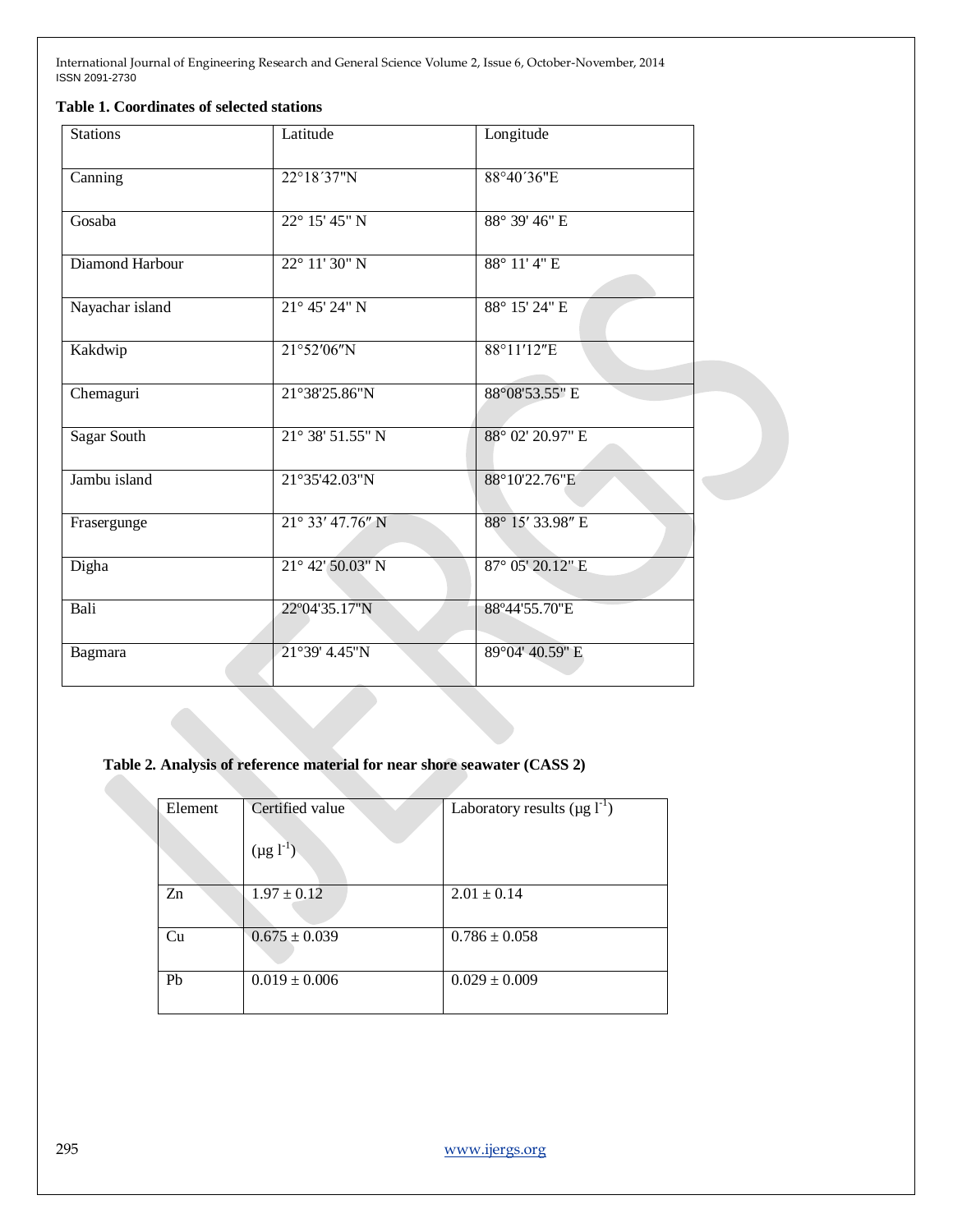

**Figure 1. Spatial variations of dissolved heavy metal concentrations(in ppb)**



Figure 2. Spatial variations of heavy metal concentrations in root (ppm dry wt.) of *E. agallocha*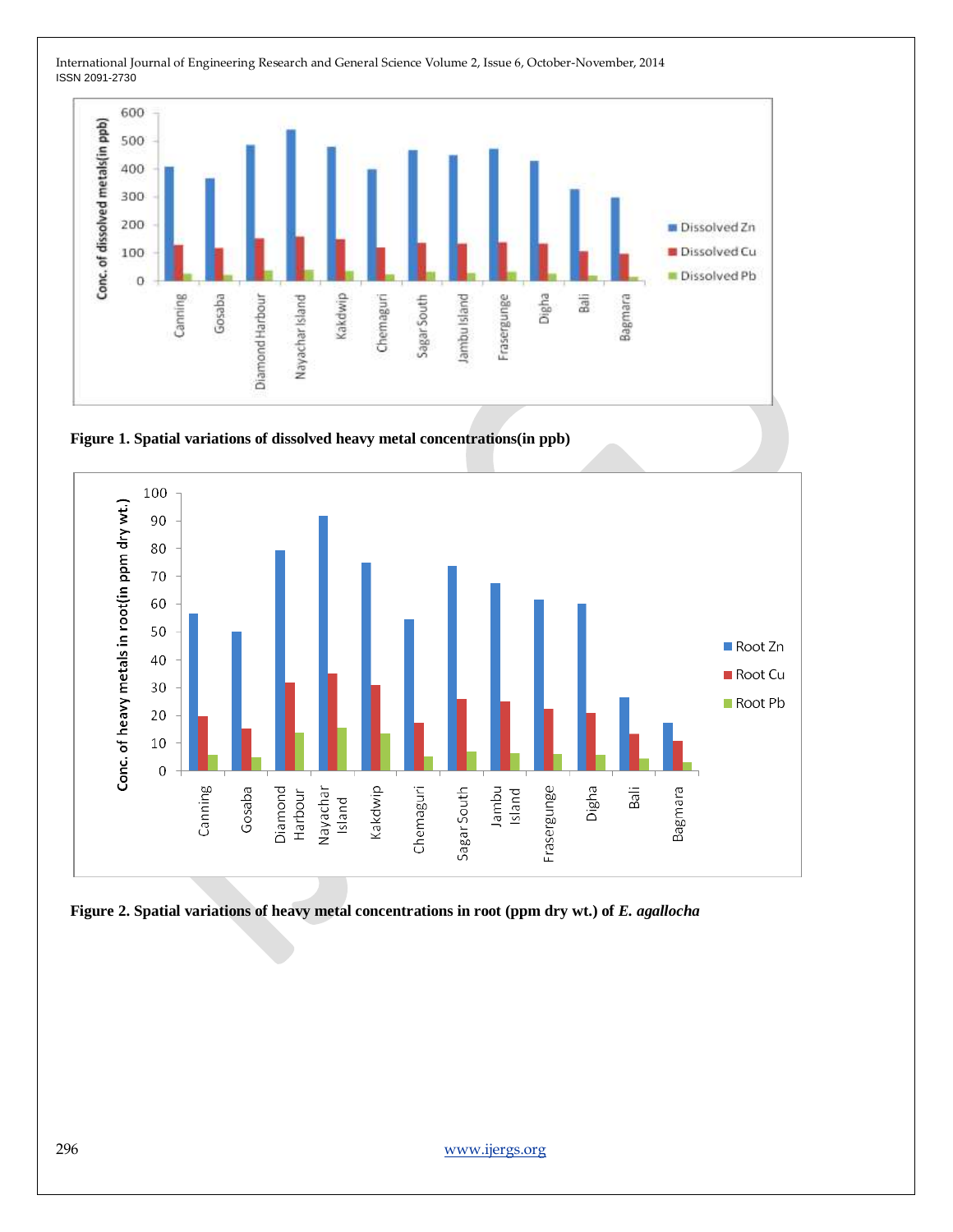

**Figure 3. Spatial variations of heavy metal concentrations in stem (ppm dry wt.) of** *E. agallocha*



**Figure 4. Spatial variations of heavy metal concentrations in leaf (ppm dry wt.) of** *E. agallocha*